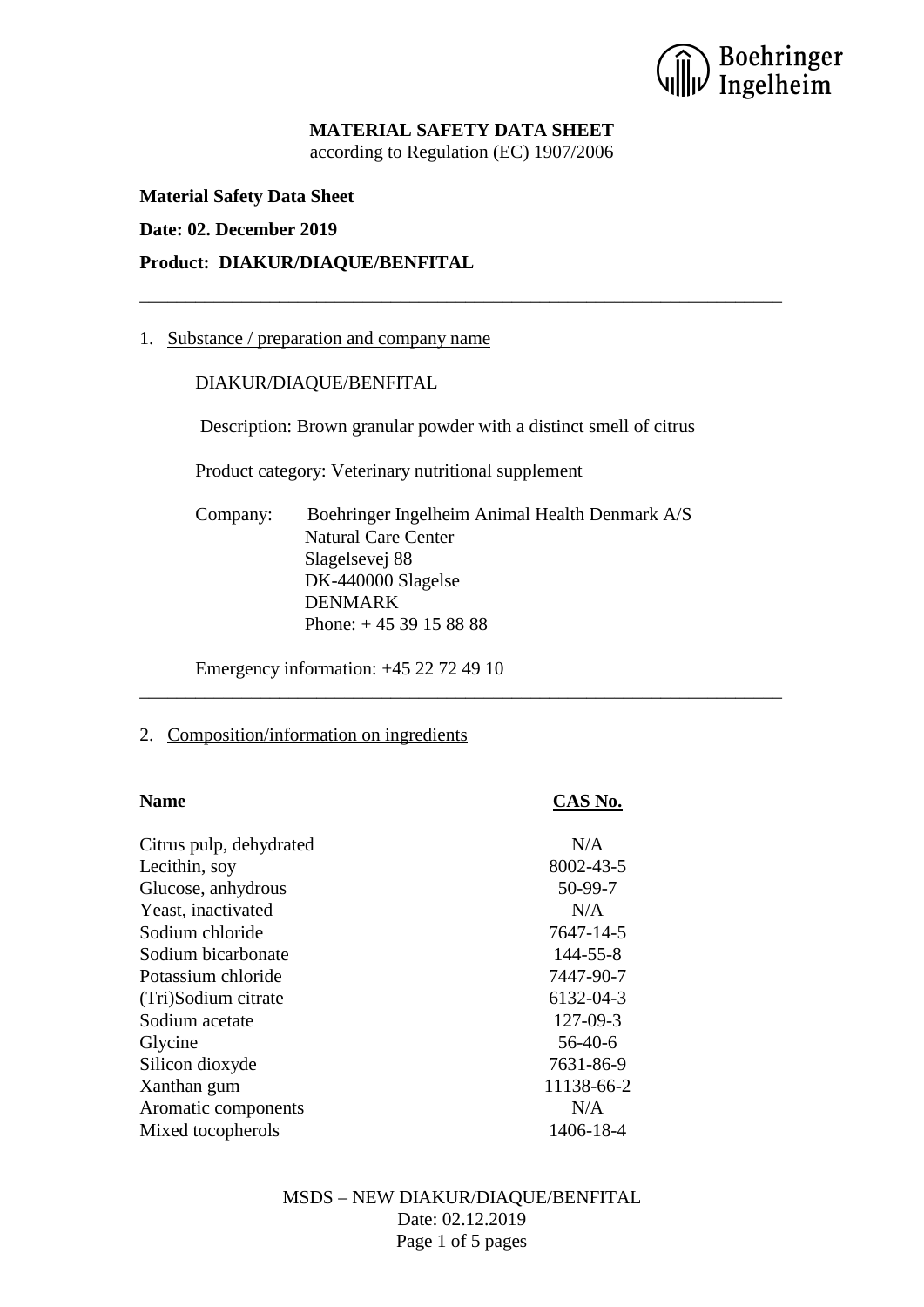

## 3. Possible hazards

On the basis of information available to us, this product is not a hazardous substance in the sense of the law on chemicals or the regulations on hazardous substances in the version which is currently valid.

\_\_\_\_\_\_\_\_\_\_\_\_\_\_\_\_\_\_\_\_\_\_\_\_\_\_\_\_\_\_\_\_\_\_\_\_\_\_\_\_\_\_\_\_\_\_\_\_\_\_\_\_\_\_\_\_\_\_\_\_\_\_\_\_\_\_\_\_\_

## 4. First aid measures

| General advice:       | Poisoning is not relevant.                                                                                                                            |
|-----------------------|-------------------------------------------------------------------------------------------------------------------------------------------------------|
| On skin contact:      | Wash with soap and water.                                                                                                                             |
| On contact with eyes: | Rinse thoroughly with plenty of water for at least 15<br>minutes keeping eyelid open. In case of persistent<br>discomfort consult an ophthalmologist. |
| On ingestion:         | No hazards which require special first aid measures.                                                                                                  |
| On inhalation:        | In case of possible discomfort take affected persons out<br>into the fresh air. No specific treatment is required.                                    |
| Note to physicians:   | No hazards which require special first aid measures.                                                                                                  |

## 5. Fire fighting measures

The product is slightly combustible with a flashpoint  $> 80^{\circ}$  C. No explosion risk.

\_\_\_\_\_\_\_\_\_\_\_\_\_\_\_\_\_\_\_\_\_\_\_\_\_\_\_\_\_\_\_\_\_\_\_\_\_\_\_\_\_\_\_\_\_\_\_\_\_\_\_\_\_\_\_\_\_\_\_\_\_\_\_\_\_\_\_\_\_

| Suitable extinguishing media: |                                        | All extinguishing substances suitable     |  |
|-------------------------------|----------------------------------------|-------------------------------------------|--|
|                               | Hazardous combustion products:         | No toxic or corrosive gasses are expected |  |
|                               | Specific hazards during fire fighting: | None known                                |  |

# 6. Accidental release measures

| Personal precautions:      | No special measures necessary             |  |
|----------------------------|-------------------------------------------|--|
| Environmental precautions: | Not applicable                            |  |
| Methods for cleaning up:   | Sweep and wash spill site after clear up. |  |

MSDS – NEW DIAKUR/DIAQUE/BENFITAL Date: 02.12.2019 Page 2 of 5 pages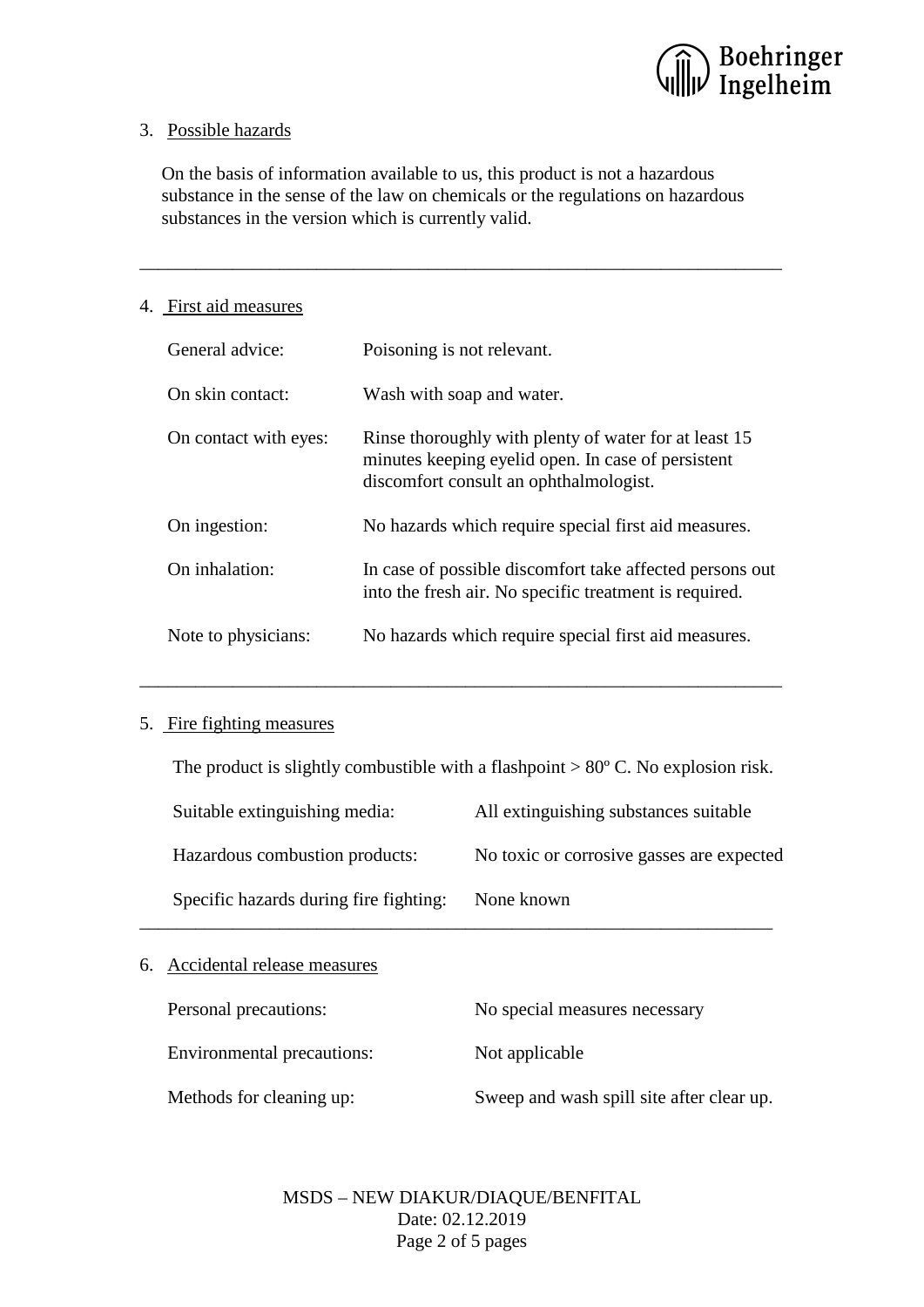

#### 7. Handling and storage

Handling: Handling the product is not considered to represent a health risk.

Storage: Store in a dry place and below 30° C in order to maintain product characteristics during shelf life period.

No other special measures necessary.

## 8. Exposure controls and personal protection

| Personal protective equipment:       | Not applicable                                    |
|--------------------------------------|---------------------------------------------------|
| General safety and hygiene measures: | After handling, wash hands with soap<br>and water |

\_\_\_\_\_\_\_\_\_\_\_\_\_\_\_\_\_\_\_\_\_\_\_\_\_\_\_\_\_\_\_\_\_\_\_\_\_\_\_\_\_\_\_\_\_\_\_\_\_\_\_\_\_\_\_\_\_\_\_\_\_\_\_\_\_\_\_\_\_

# 9. Physical and chemical properties

| Form:                  | Granulated powder                  |
|------------------------|------------------------------------|
| Colour:                | Light brown                        |
| pH of aqueous solution | Neutral                            |
| Odour:                 | Sweet smell with a scent of citrus |
| Flash point:           | $> 80^{\circ}$ C                   |
| Ignition temperature:  | $> 80^{\circ}$ C                   |
| Solubility in water:   | Partly soluble in water            |

## 10. Stability and reactivity

| Reactivity:                       | Stable                                                                      |
|-----------------------------------|-----------------------------------------------------------------------------|
| Incompatibilities:                | None                                                                        |
| Conditions to avoid:              | Avoid direct sunlight, moisture and<br>storage temperature $> 30^{\circ}$ C |
| Hazardous reactions:              | None                                                                        |
| Hazardous decomposition products: | None                                                                        |

\_\_\_\_\_\_\_\_\_\_\_\_\_\_\_\_\_\_\_\_\_\_\_\_\_\_\_\_\_\_\_\_\_\_\_\_\_\_\_\_\_\_\_\_\_\_\_\_\_\_\_\_\_\_\_\_\_\_\_\_\_\_\_\_\_\_\_\_\_

# MSDS – NEW DIAKUR/DIAQUE/BENFITAL Date: 02.12.2019 Page 3 of 5 pages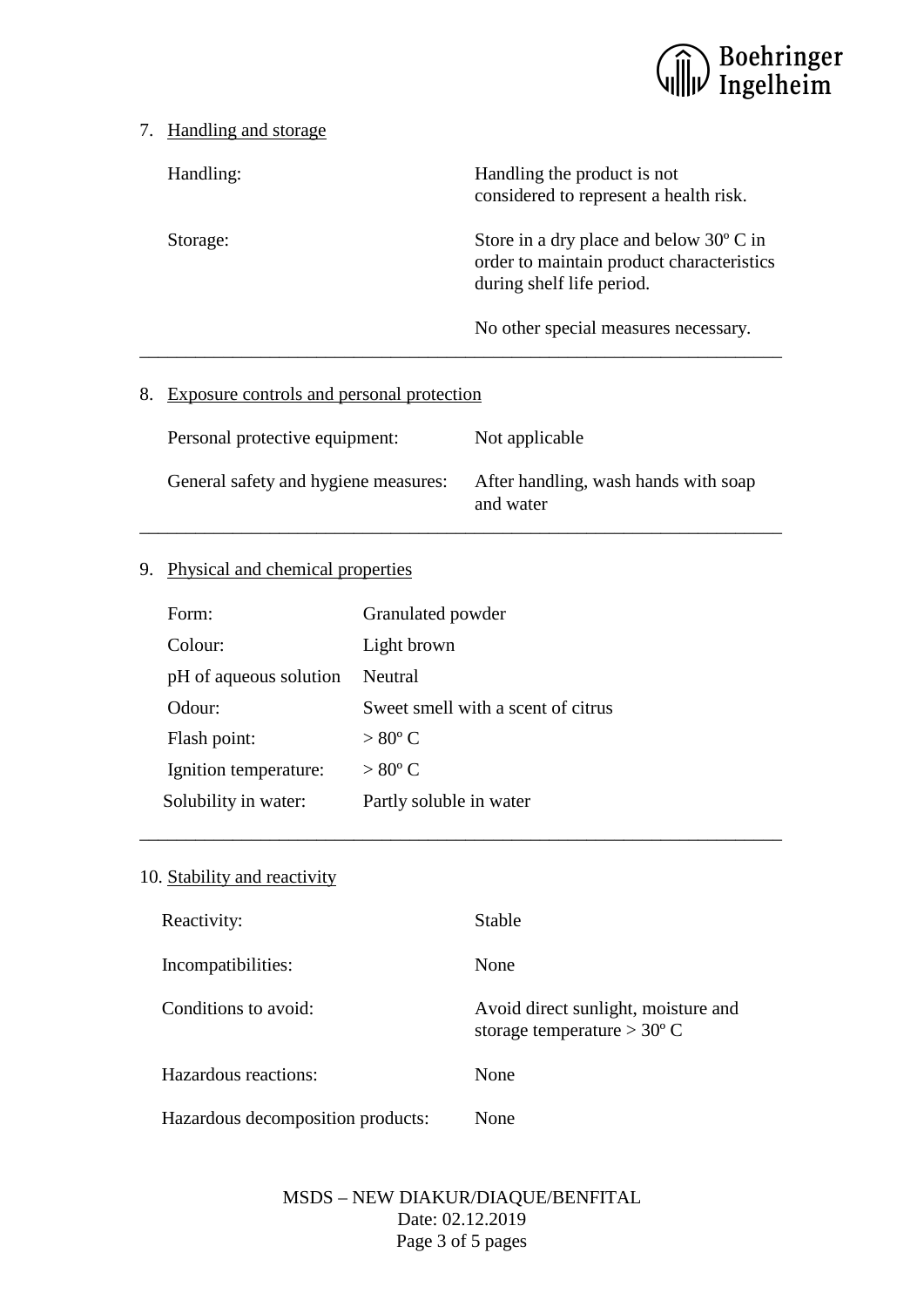

#### 11. Toxicological information

Acute toxicity:

Oral: None

Eyes: Individual components may cause mild irritation of the eyes

Skin: Individual components may cause mild irritation of the skin

Sub acute toxicity:

| Oral:                          | None expected |
|--------------------------------|---------------|
| Eyes:                          | None expected |
| Skin:                          | None expected |
| Carcinogenicity: None expected |               |
| Mutagenicity:                  | None expected |
| Teratogenicity:                | None expected |

## 12. Ecological information

No date available to suggest any adverse effects

## 13. Disposal considerations

| Product:   | No special precautions. Observe local and national regulations. |
|------------|-----------------------------------------------------------------|
| Packaging  | Packaging materials are suitable for recycling or for           |
| materials: | disposal by incineration.                                       |

\_\_\_\_\_\_\_\_\_\_\_\_\_\_\_\_\_\_\_\_\_\_\_\_\_\_\_\_\_\_\_\_\_\_\_\_\_\_\_\_\_\_\_\_\_\_\_\_\_\_\_\_\_\_\_\_\_\_\_\_\_\_\_\_\_\_\_\_\_

## 14. Transport information

Not classified as hazardous material under any transport regulations.

## 15. Regulatory information

| Feeding stuff for particular nutritional purposes<br>EU: |  |
|----------------------------------------------------------|--|
|----------------------------------------------------------|--|

US: Nutritional supplement

## MSDS – NEW DIAKUR/DIAQUE/BENFITAL Date: 02.12.2019 Page 4 of 5 pages

\_\_\_\_\_\_\_\_\_\_\_\_\_\_\_\_\_\_\_\_\_\_\_\_\_\_\_\_\_\_\_\_\_\_\_\_\_\_\_\_\_\_\_\_\_\_\_\_\_\_\_\_\_\_\_\_\_\_\_\_\_\_\_\_\_\_\_\_\_